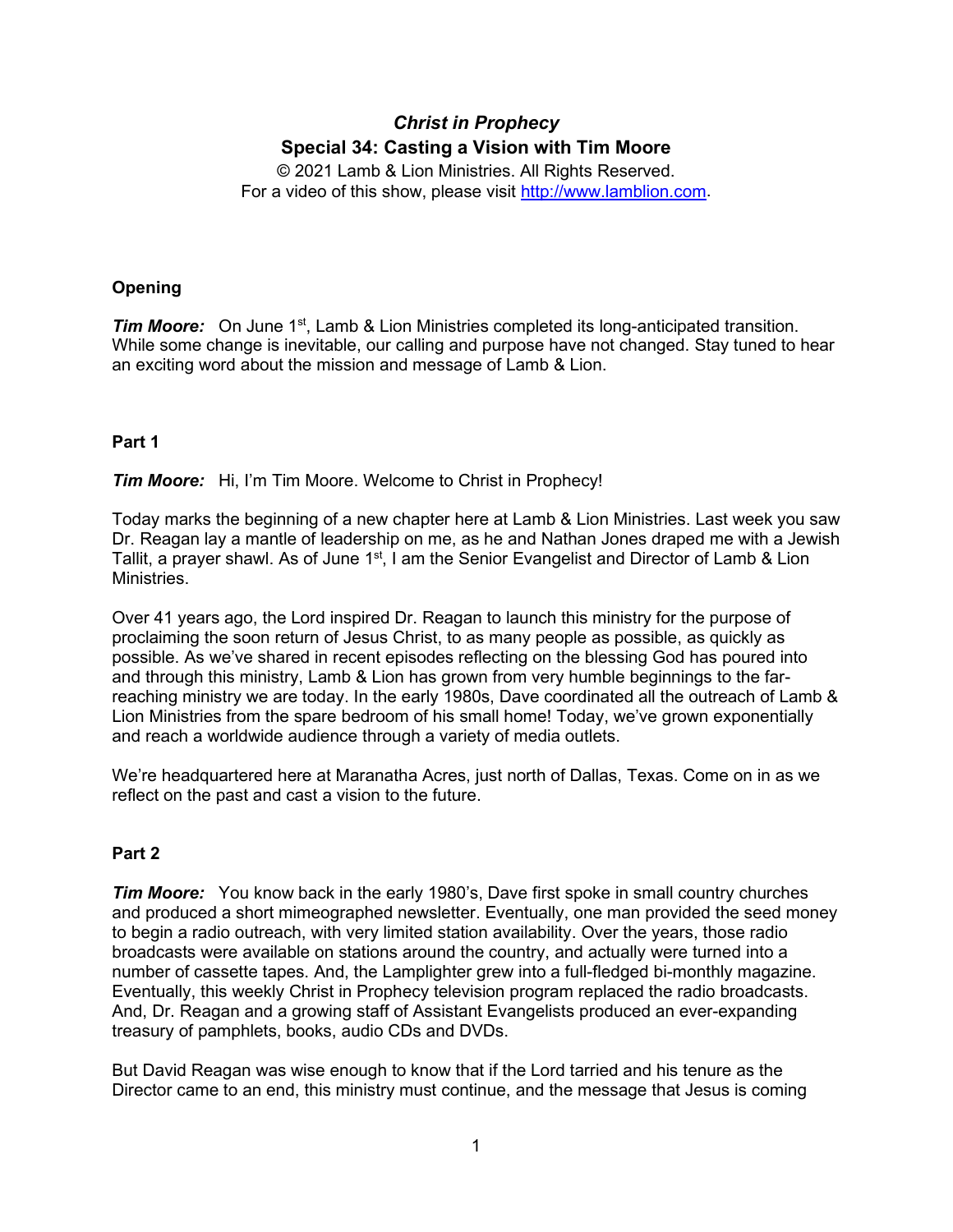soon must still be proclaimed. So, he intentionally sought a successor, someone who could step in if he were no longer able to lead, or once his own retirement became necessary.

Several years ago, he advised me of his intention to recommend me as his successor to our Board of Trustees. You can imagine my shock at such an honor, and the challenge of following in David Reagan's footsteps. Our board was eager to endorse his recommendation, but I insisted that they weigh and pray over their decision for four months before they proceeded with a vote. In the end, they unanimously agreed that I should succeed Dr. Reagan.

In the many months that followed, I realized my own inability to be David Reagan. But, in addition to the support and encouragement of countless Prophecy Partners and supporters, I was given some very wise counsel from our good friend, Don McGee of Crown and Sickle Ministries. He told me, "Tim, don't try to be David Reagan. Be Tim Moore."

While I have learned a tremendous amount from David Reagan, who is uniquely gifted for the role God called him to 41 years ago, Don's wisdom was a great encouragement. You know, Scripture echoes that same truth: I realized that Joshua could not be Moses, Solomon could not be David, and Elisha could not be Elijah. Each of those successors followed great men of God, but with the gifts God gave each of them, they also served Him faithfully and offered leadership very effectively during their own time of service. Like each of them, I will lean upon the Lord, ensuring that He gets the credit for all the continued effectiveness of Lamb & Lion Ministries. So, what are we going to do going forward?

Well, follow me inside to our studio and I'll explain what you can expect.

## **Part 3**

*Tim Moore:* Well, here we are in the Lamb & Lion Ministries studio. If you've been watching this program for very long, you're familiar with our *Christ in Prophecy* logo. You know that we focus on Jesus throughout God's Word, in the New Testament and the Old. Our shows have featured interviews with experts on the Bible in general and Bible prophecy in particular. At times we've taken you to Israel to witness what God is doing in our own day and age in the Promised Land, how He has preserved the Jewish people, regathered them to their own land of promise, reestablished the nation of Israel, and even restored them to their ancient capitol, Jerusalem.

Other shows have focused on the social issues plaguing our society, Christian apologetics, and other timely subjects where the Word of God puts today's headlines in biblical context. But our core message has centered around the Signs of the Times, the growing body of evidence that demonstrates that we are living in the season of the Lord's return.

In the months to come, we'll be changing our set to create a new, engaging look. You'll notice other changes in our program. Most weeks, we intend to highlight a Sign of the Times, and to offer a moment of application.

All of these changes are designed to expand our outreach. We'll also work to increase our connectivity with like-minded ministries, recognizing the synergy such relationships can offer. And we'll intentionally endeavor to excite new generations with the awareness that Jesus is at the very gates of Heaven.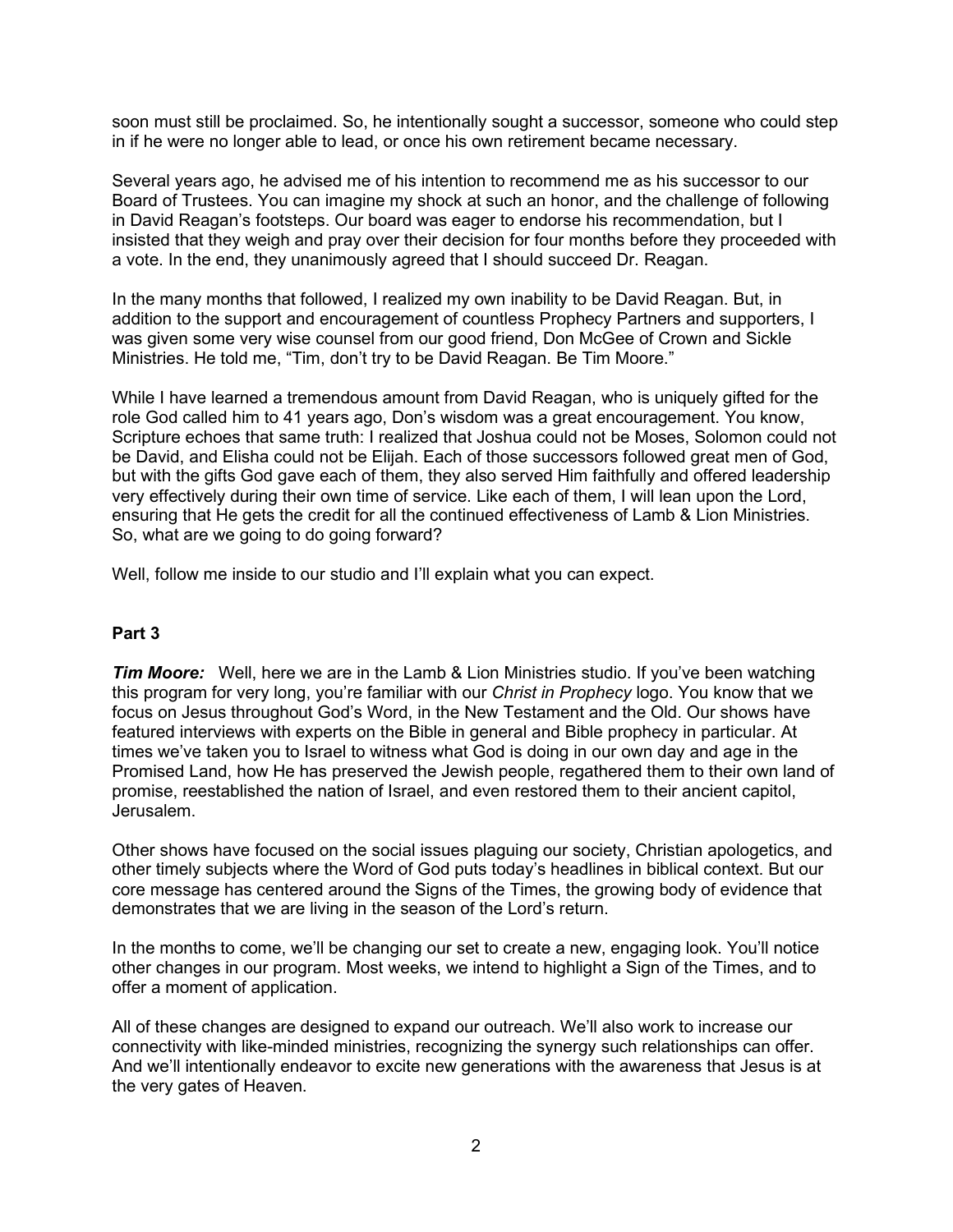As we begin a new chapter here at Lamb & Lion Ministries, let's look ahead, casting a vision toward the future. Proverbs 29:18 is one of my favorites, and it says, "Where there is no vision, the people perish, or the people run amok. Either way, it is necessary that we seek to discern the vision the Lord would have for us going forward.

With my background as a pilot, I know that perfect vision requires keen near vision and keen far vision, as well as the ability to recognize contrasts, discern colors, and see at night. Those areas offer a means of clarifying my vision for the future of this ministry.

In the near term, the next 3-5 years, we intend to intensify our outreach. Our goal is twofold: One, is to motivate believers toward urgent evangelism, holy living, and an expectancy of Jesus' imminent call for His bride, the Church. And, two, to warn unbelievers of the wrath to come, pointing them toward the loving arms of our Lord and Savior. You know, God never pours out wrath without warning. That's why he sent prophets like: Noah, who was a preacher of righteousness sounding the alarm to a wicked and rebellious world. (Genesis 6-7; 2 Peter 2:5) And Jonah, who simply warned the people of Nineveh they were about to perish but motivated them to confess and repent. (Jonah 3:5, 8-9) And of course John the Baptist, who preached, "Repent, for the kingdom of God is at hand!" But also called out hypocritical religious leaders by asking, "You brood of vipers, who warned you to flee from the wrath to come?" (Matthew 3:2, 7)

Our Gospel message, focusing on Jesus Christ and the promise that He is coming back soon, will be a stumbling block and foolishness to those on whom the wrath of God abides, but the power and wisdom of God to those who are looking for our Blessed Hope. (John 3:36; 1 Corinthians 1:22-24)

Well, what if the Lord stays His coming for another 5 years or longer? What then?

Well, we know that rampant secularism and even paganism will make our message more and more intolerable to our culture that claims to cherish tolerance above all else. That's why we plan to leverage technology to ensure that the Good News reaches people who will be desperate for light in the darkness.

It's also why we plan to be intentional about raising up other voices to proclaim Jesus' soon return.

One of my favorite Jewish proverbs says, "If you think the world is going to end tomorrow, plant a tree today." Similarly, evangelist D. L. Moody was once asked, "What would you do today if you knew Jesus Christ was coming tomorrow?" He answered, "I would plant a tree."

I'll talk more about planting trees in a few moments but suffice it to say that we'll be planting and nurturing young fruit-bearers to follow after us.

We want to be like the faithful and sensible servant Jesus spoke of whose master found obediently working when he returned. (Matthew 24:44-47)

And that brings me to my last categories of vision: the ability to see contrasts, and colors, and at night.

The world wants to declare there is no truth, or at least no way to discern true truth. But we serve Jesus Christ, who said, "I Am the Way, the Truth, and the Life." (John 14:6)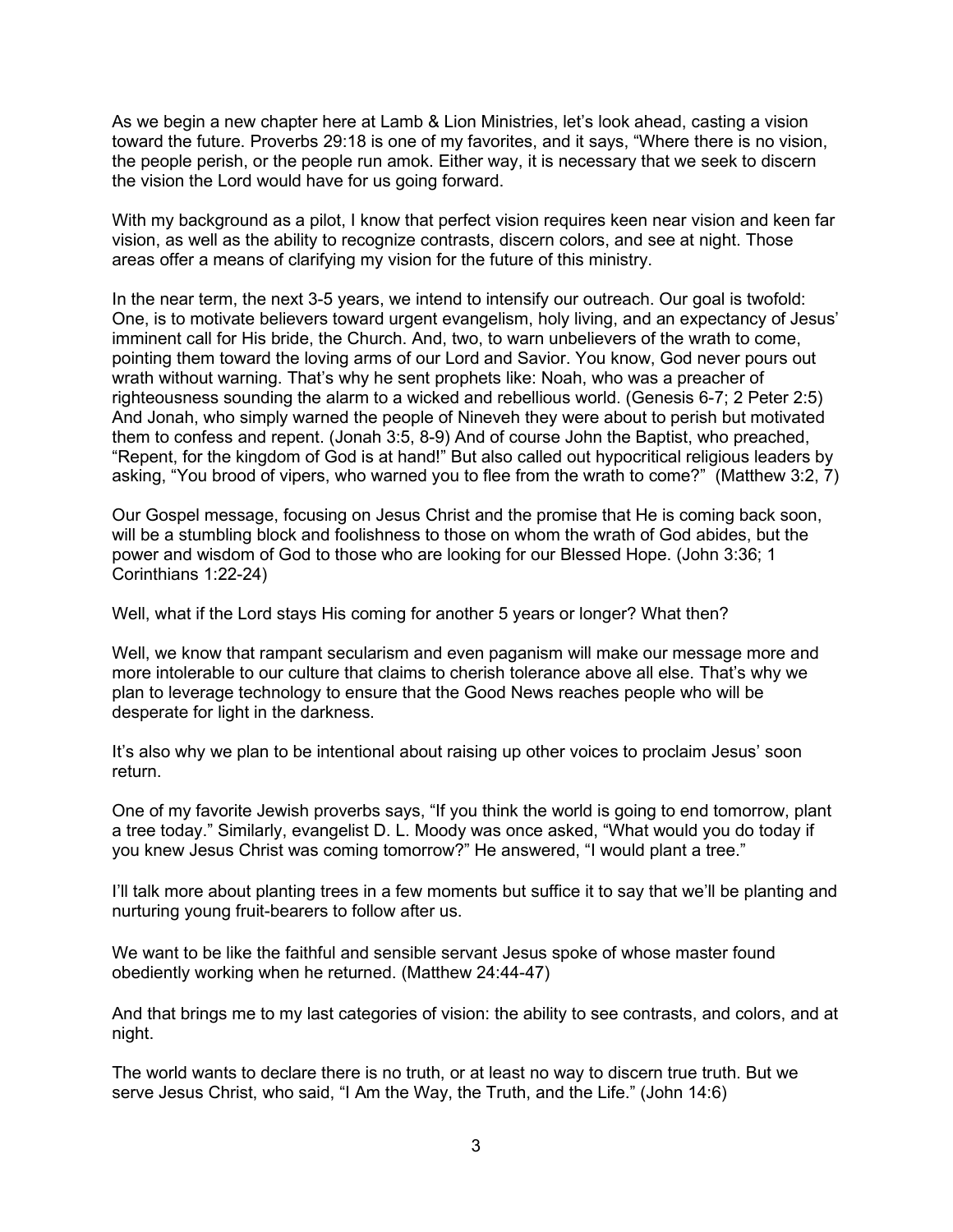He is the only path to salvation. That's why John the Baptist said, "He who believes in the Son has eternal life, but he who does not obey the Son will not see life, but the wrath of God abides on him." (John 3:36) John's admonition represents the eternal contrast of options available to every person: eternal life through belief in the Son, or the abiding wrath of God on all who reject Him.

Regarding color, I love to see the joy a believer expresses when the black and white of Scripture comes alive in full color. When I first learned how Bible prophecy points to Jesus Christ, I felt like the disciples on the road to Emmaus who testified, "Didn't our hearts burn within us" as Jesus explained all the prophecies concerning Him. (Luke 24:27-32)

A Pilgrimage to Israel also allows people to see prophecy being fulfilled before their very eyes, which is why we look forward to sharing that joyful experience with as many as possible.

My final application of vision regards seeing in the darkness. As someone who has worn Night Vision Goggles to take off and land an airplane in combat, I understand the power of sight when others are merely groping in the dark. With darkness rising in our land, more and more people will need to hear about the One who is Light, and Truth, and Life.

The world will only grow darker, until the midnight hour when our Bridegroom bursts from heaven in radiant glory.

Well, today I've offered you a glimpse of the things to come here at Lamb & Lion Ministries, and on Christ in Prophecy. I hope you'll make this program a regular part of your discipleship. We will help you discern the Signs of the Times, and the great culmination of signs that highlight the prophetic truth that we are living on borrowed time.

Before I introduce a new segment of our program about a particular sign today, I want to commemorate a very special anniversary that coincides with the broadcast of this first post-Transition program.

#### **Part 4**

*Tim Moore:* This episode of Christ in Prophecy will first air on June 6, 2021. This week marks the 54<sup>th</sup> anniversary of the beginning of the 6-Day War in Israel. By the time that conflict was over, Israel's territory was vastly expanded by the addition of Judea and Samaria, what is referred to as the West Bank, the Golan Heights, and the Old City of Jerusalem.

Some of you will remember where you were and what you were doing that June day in 1967. Did you realize then that God's prophetic clock began ticking toward midnight as the Jews once again came into possession of their ancient capitol city? You know for hundreds of years, Biblebelieving Christians accepted by faith that the Lord would fulfill all His declared prophecies, including His promises to the Jews. But they could not understand how the Lord would motivate the scattered Jewish people to return to their ancient homeland, or how they would recapture the city of Jerusalem. Even after gaining their independence in 1948, Jerusalem seemed a dream beyond their reach.

Although Israel survived the onslaught of Arab aggression from every side in 1948, it was forced out of the Old City of Jerusalem, its ancient capitol. In spite of Jordanian commitments to allow Jews access to their holy sites like the Western Wall, Jewish people were categorically denied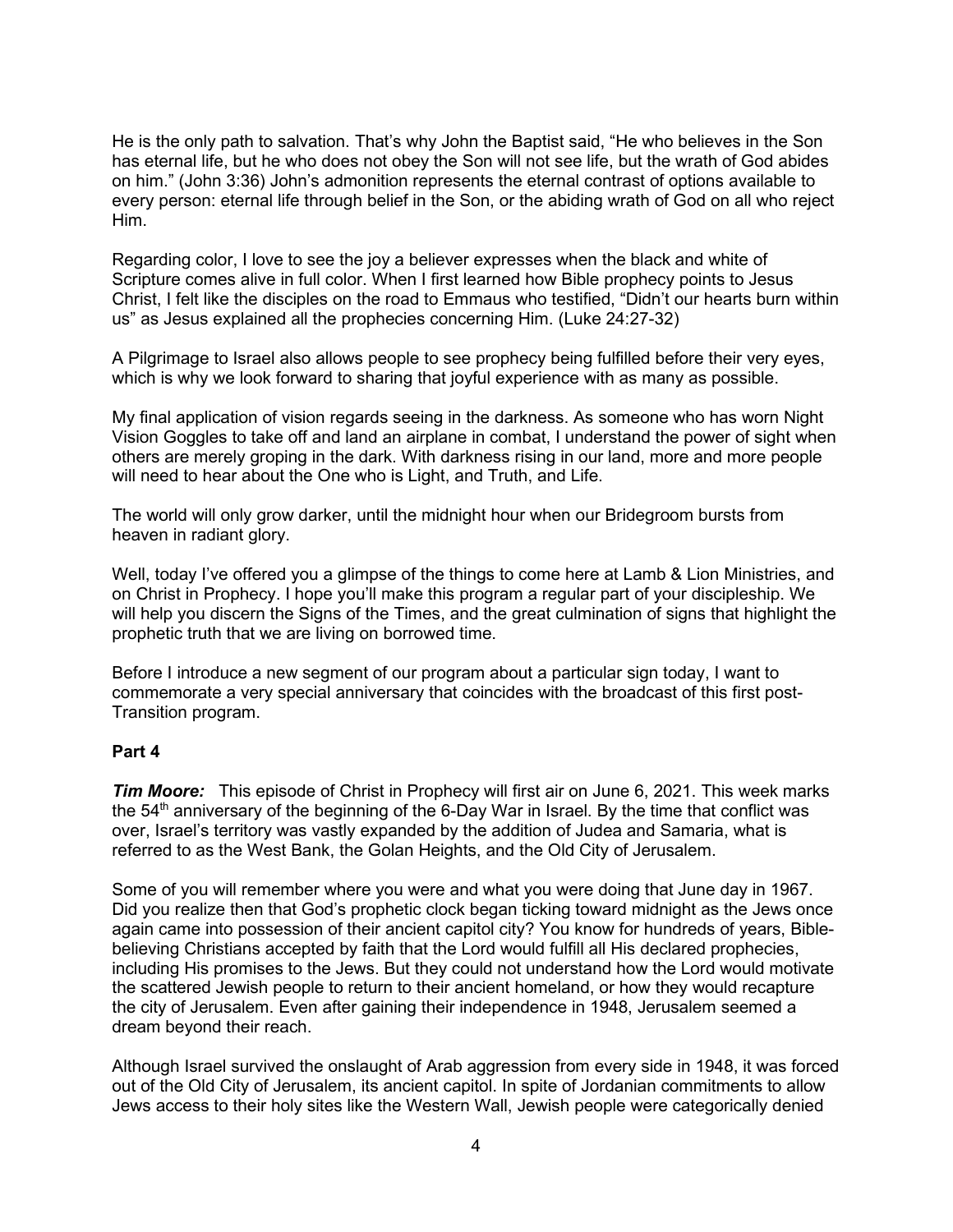access to Jerusalem for almost 20 years. Barbed wire, machine guns, and all-too-frequent sniper fire kept Jews isolated from Zion. The Jewish prayer, "Next year in Jerusalem," that ends the Passover meal speaks to the longing in every Jewish heart to return to Jerusalem. Yet, as the years drifted by, the hope captured in the mournful but hauntingly beautiful Israeli national anthem Hatikvah, seemed forever out of reach.

> As long as within our hearts The Jewish soul sings, As long as forward to the East To Zion, looks the eye – Our hope is not yet lost, It is two thousand years old, To be a free people in our land The land of Zion and Jerusalem.

**Tim Moore:** But God was indeed faithful. Within my lifetime, the Jewish people did repossess the City of Jerusalem and the Temple Mount. Shlomo Goren, the chief rabbi of the Israeli Defense Force was prophetically exultant. Rushing to the Western Wall as soon as the Old City was liberated, he blew a shofar and proclaimed the beginning of the Messianic Age. He said, "The dream of all the generations has been fulfilled before our eyes. The city of God, the Temple site, the Temple Mount and the Western Wall, symbol of the Jewish People's Messianic Redemption, has been delivered this day."

Moshe Dayan was the military commander in Jerusalem in 1948 when it fell, and the Israeli Defense Minister in 1967. Although completely non-religious, his comment at the Western Wall on June 7<sup>th</sup>, 1967, rings with fulfilled Bible prophecy, he said, "We have reunited the torn city, the capital of Israel. We have returned to this most sacred shrine, never to part from it again."

Based on God's promise in Amos 9:15, we know that the Jewish people will never again be removed from their land.

Right now, Israel is suffering another wave of attacks from Hamas and Palestinian terrorists. We all need to pray for the peace of Jerusalem, understanding that peace will not really occur until the Prince of Peace reigns from the throne of His father, David.

But we also know that God's prophetic clock is ticking toward midnight, when the shout will ring out: "The Bridegroom! Behold, He comes!" (Matthew 25:6)

## **Part 5**

*Tim Moore:* As I said a moment ago, in many of our future episodes of Christ in Prophecy, we intend to offer a brief editorial on a Sign of the Times, something of heightened relevance to the historical moment we find ourselves in. Following the example of Biblical prophets, that might be an observation about our culture, a commentary on the trajectory of our nation, or a specific appeal to persevere and overcome in the midst of persecution.

Today, I want to speak briefly on America's newfound infatuation with Marxism. The ideology once rejected as un-American is not only tolerated today, it is endorsed and even embraced by misguided leaders at the national level. Many others are obsessed with the various critical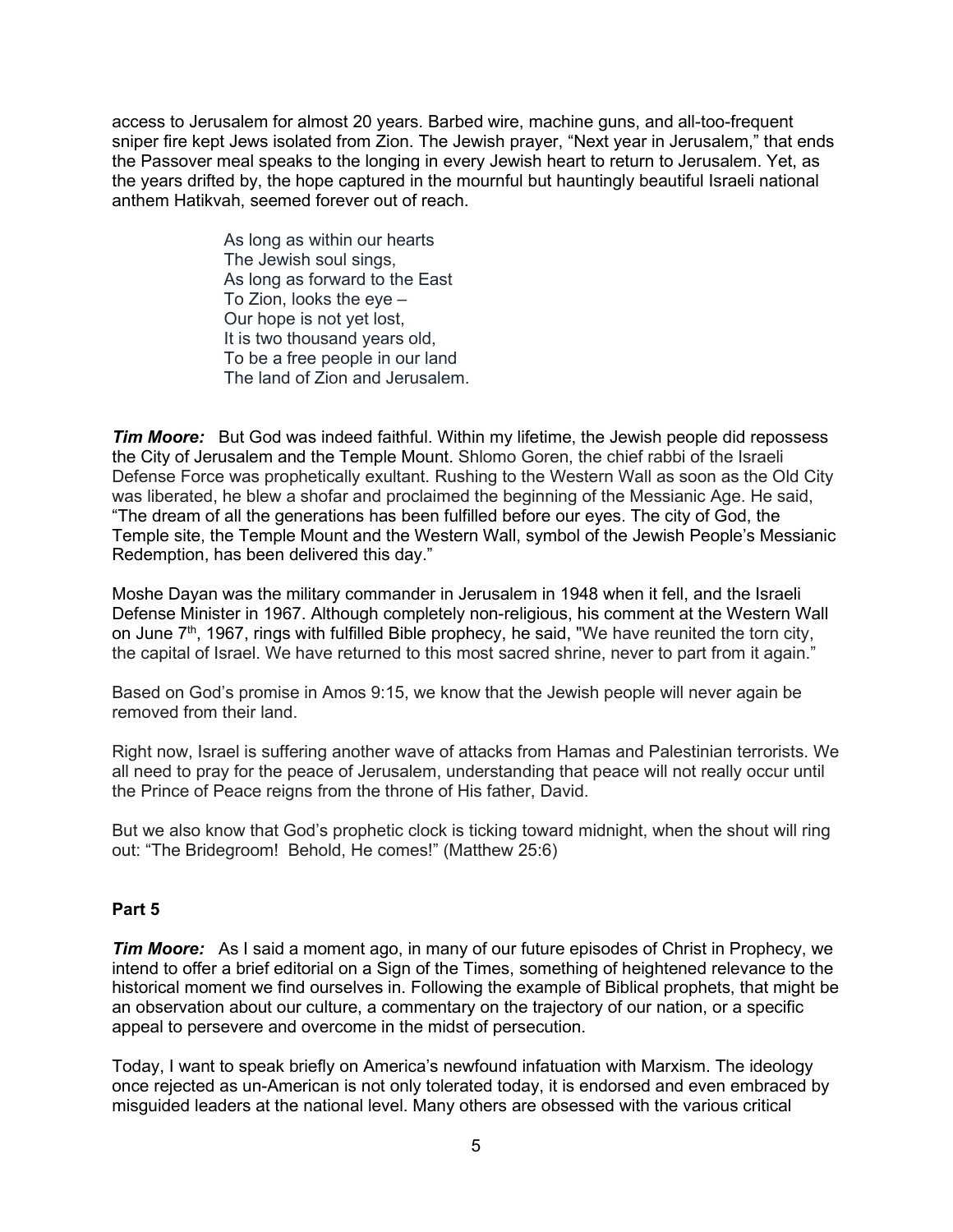theories being promoted on American college campuses. This destructive fire threatens to burn down the stabilizing institutions our society was built upon.

Karl Marx was a German Jew who came from a family of converted Roman Catholics and Lutherans. Upon his arrival at a public university, Marx came under the tutelage of a theology professor who was an avowed Atheist, demonstrating the importance of guarding your heart and your children's hearts against wolves in sheep's clothing. Marx soon began to promote Atheism through a newly published academic journal and various stunts designed to shock and offend the citizens in the historic Christian city of Trieste.

In time, Marx developed a fascination with the occult, specifically idolizing Satan himself. He wrote extensively about rejecting heaven and embracing hell. His friends and family became convinced that he was possessed. Alternately morose and maniacally agitated, he became a vile and repulsive character, refusing to work even to support his own family.

Marx built his philosophy upon critical theory, but the criticism he offered was not constructive or meant to build up upon the status quo. His goal was to tear down and destroy. He repeatedly expressed his hatred for humanity in general, and demanded total annihilation of every social structure, including capital and property, marriage and family, and religion, most specifically Christianity.

Everywhere Marxism has infected a society, rabid secularism replaces belief in God, and Christianity is banished as an unacceptable standard of religious restraint. Inevitably, pronouncements of liberty and equality quickly devolve into an orgy of murder and hate.

Over the past 120 years, Marxist ideology has multiplied human suffering and led to the worst genocides in human history. Yet, today radicals who call themselves Progressives and proclaim their allegiance to Socialist Marxism are gaining sway over our culture.

50 years ago, Saul Alinsky, the leftist, community organizer from Chicago who wrote "Rules for Radicals," acknowledged his appreciation to Lucifer, who he called the first radical to rebel against God and gain his own kingdom.

Young Progressives steeped in secularism and critical theory have taken to fondly quoting from Milton's "Paradise Lost," where Satan asserts, "Better to reign in hell, than serve in heaven." Lest we miss the rising threat, a growing number of people are willing to drag our city on a hill into the depths of hell as long as they can live in unfettered moral autonomy. God help us!

Russia, China, Cambodia, Venezuela, and every other nation that has attempted to impose Marxist Socialism should teach us that this demonically-inspired ideology is contrary to God's plan for mankind. But where Christians are silent, evil creeps in. And right now, it is not just creeping into our society. It is being shoveled into young minds in public schools and universities. It is being pumped into unsuspecting brains plugged in to devices and whatever entertainment Hollywood cooks up. And it is even showing up in the attitudes and thinking of too many who still darken the door of American churches on a regular basis.

Do you have eyes to see and ears to hear? Then heed the words of Jesus to the Church at Sardis in Revelation 3, "Remember what you have received and heard; and keep it, and repent. Wake up!"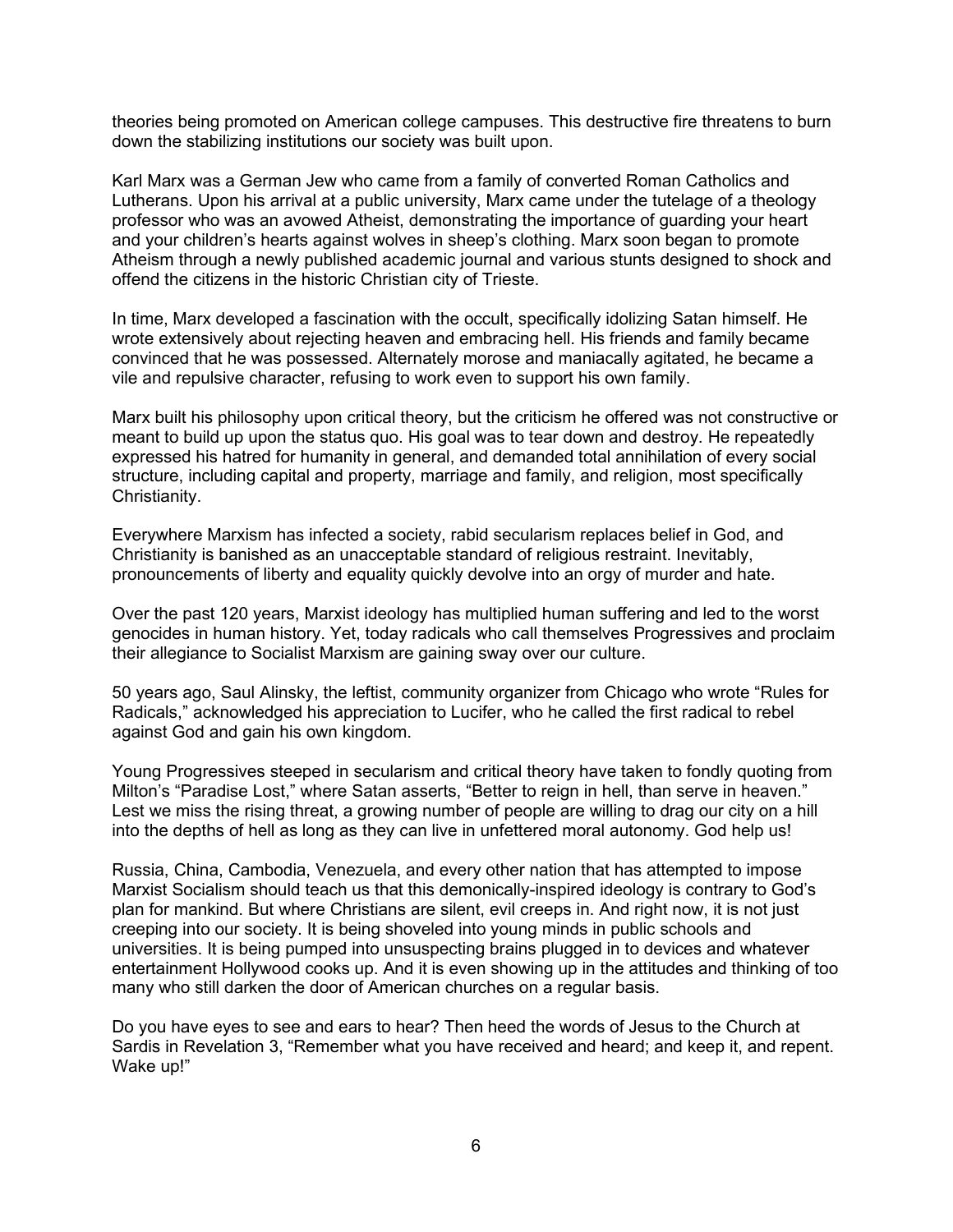#### **Part 6**

*Tim Moore:* Welcome to our Prophetic Perspective set. I've asked my co-host, Nathan Jones to join me for a few moments today. You all know Nathan as our Internet Evangelist. This Christ in Prophecy television program reaches millions of homes every week. But through our internet outreach hundreds of millions of homes have access to all of our content every day. Many of you are probably watching this episode through one of our streaming channels right now. Nathan, what do you see as the future of internet outreach for Lamb & Lion Ministries?

*Nathan Jones:* Well, the future of internet outreach is good. The Lord has given us the greatest communication piece in world history to get the Gospel out while the time is short.

#### *Tim Moore:* Yes, He did.

*Nathan Jones:* And so, they have guys like me who are Internet Evangelists to go out and share the Gospel over the internet. But people sometimes ask, "What is an Internet Evangelist?" Well, an Internet Evangelist has a pulpit that teaches the message of the ministry, of course the Gospel, but our ministry Lamb & Lion Ministries is a Bible prophecy teaching ministry proclaiming the soon return of Jesus Christ. So, that's what we proclaim on the internet. And it's like preaching, as I do in churches, and conferences and stuff, but online through on-line messages. And we take, not must me, but Tim's and Dr. Reagan's and all we put them on-line and get them out there for people to see, primarily through our website: christinprophecy.org, or the old address lamblion.com, that's the pulpit, that's like the table where we sit, and we share the Gospel online to people all over the world.

We also have a blog, the Christ in Prophecy Blog that has 2,600 articles about all topics of Bible prophecy in it. We also create a lot of what's called short-form video, that's the future of the internet. People are video drive; 60% of people in the world are video driven, and they are driven by short videos. So, we've created the Bible Prophecy Insights Series, The Inbox Series, and of course our Prophetic Perspective Series, which we are sitting in the set right now.

Of course, we have long-form video, which is traditional television. We will continue to produce traditional television programs, but we'll put them on-line for the 4.5 billion people accessible to the internet to reach them, all over the world through streaming channels like YouTube, His Channel, Truli, and many others.

We produce a lot of course teachings which we put in DVD's, but we also put them in streaming content. And that's the future of television, really, Tim, is streaming content, not locked into a schedule, but you can access it 24/7 from whatever device, and primarily mobile devices.

Books and magazines, we produce lots of books and magazines, and ebooks, you can get our books on Kindle, and Nook, and Apple Books, so we are continuing to expand that area. You can get many of our resources at bibleprophecyresource.com.

And we have an app, the Lamb & Lion App on all the major platforms, download it and you can watch our TV show, read our articles, it even has a Bible built into it.

We do podcasting. Pastor Vic Batista, and myself, and Tim joins us for a weekly podcast every Wednesday, and that is huge. A lot of people now are switching from radio to podcasting, so we want to focus on that.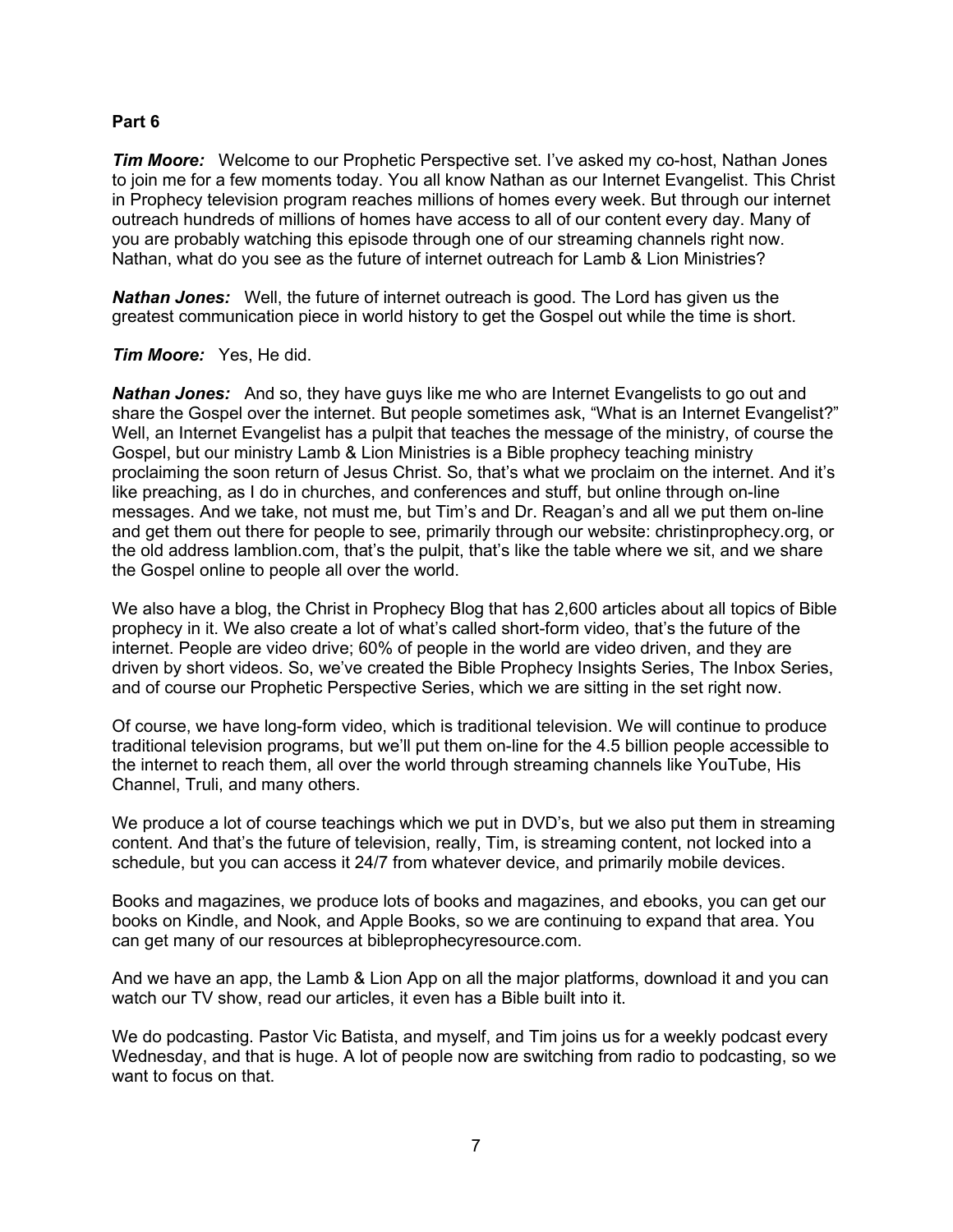And social media. Now, social media is the biggest challenge right now because we are seeing Conservatives and Christians being locked down. So, we don't want to put all our eggs in one basket, we want to keep looking for new social media platforms to expand our horizons, and our outreach.

And of course, we have a newsletter if you want to sign up and get one every other week, get an update from you and me about what is going on in the ministry and the world. We have 90,000 subscribers; we like to make 100,000 before the end of year.

So, that is the Lamb & Lion Ministries Internet outreach. There are lots of challenges facing us, but again the Lord has put that message in our hands, and given us the Internet to get it out into the world as quickly as possible, because He is coming soon.

*Tim Moore:* And you can tell what an exciting tool this is, and how many new opportunities we are seizing to proclaim this message to new audiences, and even to new generations. And you can also tell that, Nathan and I really enjoy working together, whether on this Christ in Prophecy program, or short-form Prophetic Perspective videos, or at Prophecy Conferences, or on Podcast. And you'll see both of us on a regular basis here on this program.

As we highlight some of the features we plan to implement on Christ in Prophecy. Today we would like to offer the book that provides my favorite overview of the end times, "God's Plan for the Ages," by Dr. Dave Reagan. For a donation of only \$20 we will be glad to send you a copy. Just call the number on your screen or visit our website.

Looking ahead over the next three weeks we'll present a series of messages that will encourage you to exercise unshakeable faith in these troubling times.

Then on America's  $245<sup>th</sup>$  anniversary I'll highlight a message to our wayward nation.

Then beginning in July we're going to bring you a series of keen insights from some of God's prophetic voices to America. As Dr. Reagan documented in his book of the same title, for the last 75 years God has sent individuals to warn America that it was straying from Him and toward destruction. I know that you will be blessed as these gifted individuals share their messages of warning and hope.

Then in September we'll launch an exciting new series, that will take us back to the beginning, starting with the opening book in the Bible, we'll explore God's revelation of Jesus Christ in Genesis, then step through all the books of the Old Testament.

You won't want to miss the whirlwind journey we take together as we discover previews of Jesus throughout God's prophetic Word, a real Christ in Prophecy experience.

You need to know that much planning and prayer goes into the production of this television program, both for sharing the Gospel with those who do not yet know Jesus as Savior and Lord, and for encouraging those in the Bride of Christ as we eagerly await our Bridegroom.

We pray that our Christ in Prophecy programs leave you longing for, and loving Jesus soon return.

#### **Closing**